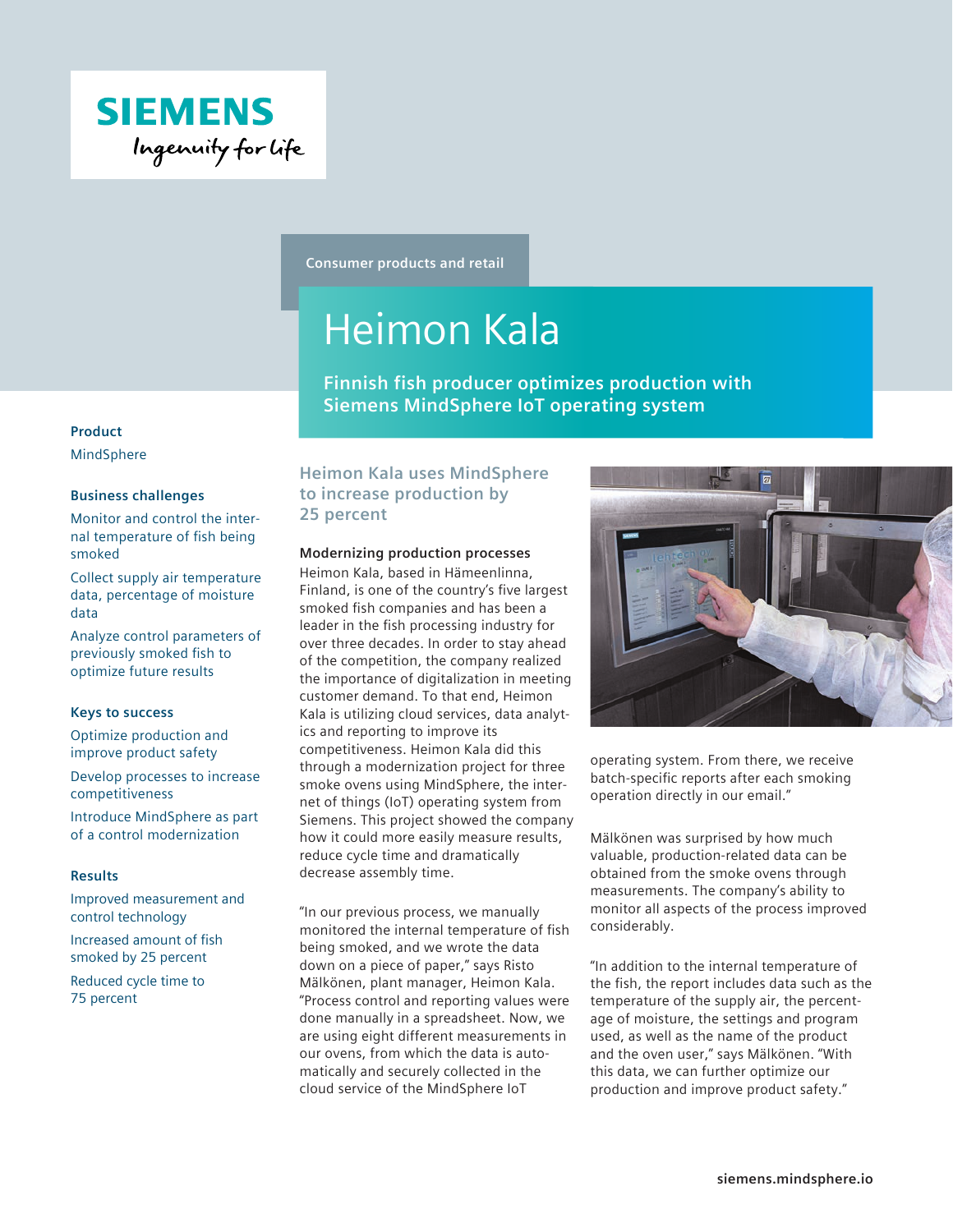

Risto Mälkönen Plant Manager Heimon Kala

**"Now, we are using eight different measurements in our ovens, from which the data is automatically and securely collected in the cloud service of the MindSphere IoT operating system."**

Risto Mälkönen Plant Manager Heimon Kala



#### **Modernizing processes for competitive advantage**

Competitive pricing in the fish processing industry forces Heimon Kala to ensure their processes are fine-tuned to preserve their place in the market. As such, embracing digitalization is a requirement for success, not an option.

Finnish machining manufacturer Lehtech modernized processing by using MindSphere digital reporting apps. In addition to MindSphere, Heimon Kala is also using Siemens' Simatec S7-1500 series logic controllers, a comfort panel and a SINAMICS G120P frequency converter, which can be installed directly on the side of a smoke oven.

"The diagnostics visualized in the panel accelerated troubleshooting," says Mälkönen. "We can now see all moving parts of the oven, from doors to valves, on the display. And thanks to digital reporting, the control parameters of the previous batch of rainbow trout can be immediately used to optimize the smoking process of the next batch."

# **Production increases by 25 percent**

Heimon Kala is currently undertaking a heat recovery project in which heat escaping from the oven is recovered and used for heating wash water. This process decreases the carbon footprint of production, as the washing water of the smoking plant is heated with oil. More heat is escaping from the ovens than is needed for heating the washing water.

*"In our previous process, we manually monitored the internal temperature of fish being smoked, and we wrote the data down on a piece of paper."*

Risto Mälkönen Plant Manager Heimon Kala